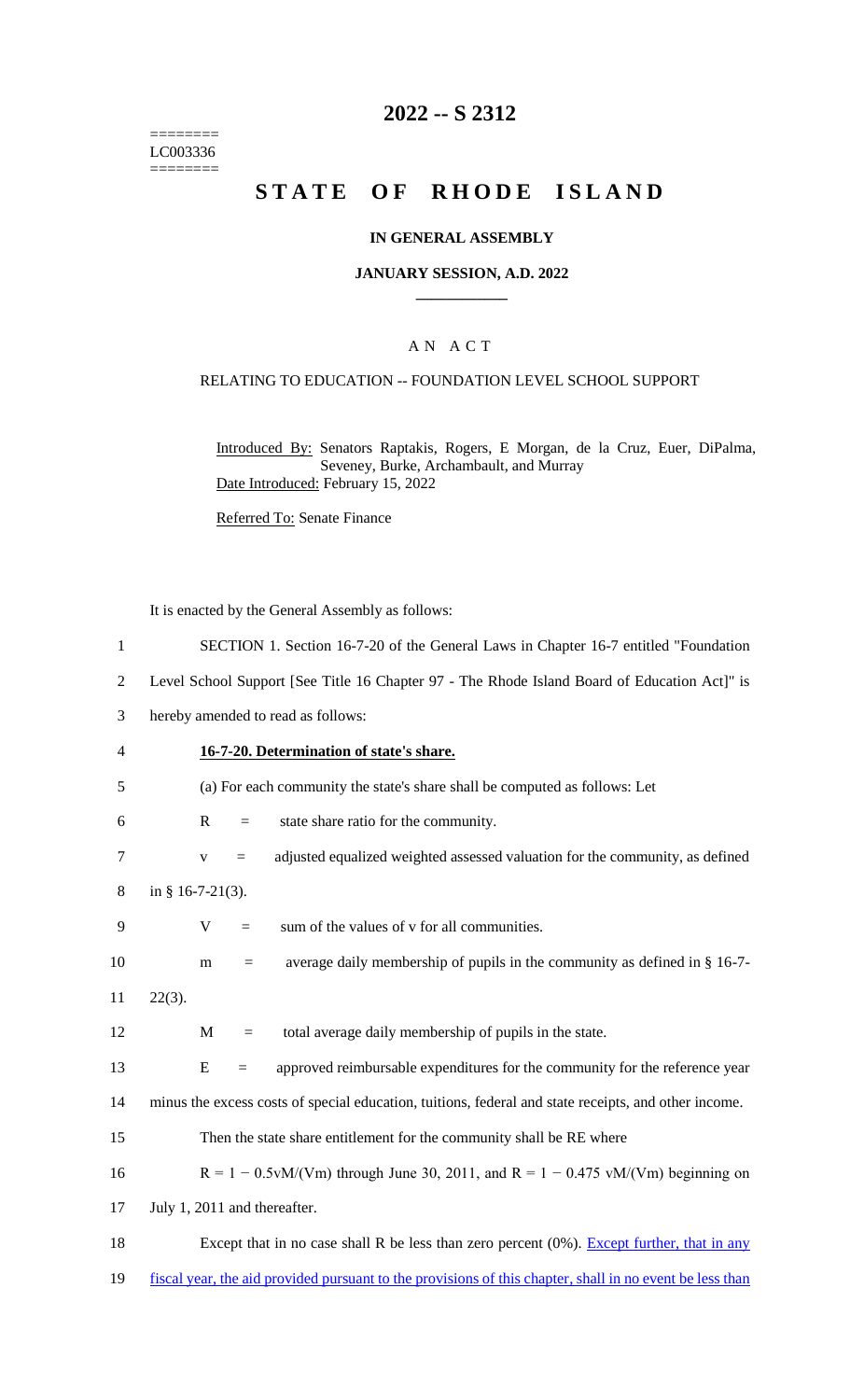#### 1 the amount given to the community in the previous fiscal year.

 (b) Whenever any funds are appropriated for educational purposes, the funds shall be used for educational purposes only and all state funds appropriated for educational purposes must be used to supplement any and all money allocated by a city or town for educational purposes and in no event shall state funds be used to supplant, directly or indirectly, any money allocated by a city or town for educational purposes. The courts of this state shall enforce this section by writ of mandamus.

 (c) Notwithstanding the calculations in subsection (a), the hospital school at the Hasbro Children's Hospital shall be reimbursed one hundred percent (100%) of all expenditures approved by the council on elementary and secondary education in accordance with currently existing rules and regulations for administering state aid, and subject to annual appropriations by the general assembly including, but not limited to, expenditures for educational personnel, supplies, and materials in the prior fiscal year.

 (d) In the event the computation of the state's share for any local education agency as outlined in subsection (a) is determined to have been calculated incorrectly after the state budget for that fiscal year has been enacted, the commissioner of elementary and secondary education shall notify affected local education agencies, the senate president, and the speaker of the house within 18 fifteen (15) days of the determination.

 (e) Realignment of aid payments to the affected local education agencies pursuant to subsection (d) shall occur in the following fiscal year:

 (1) If the determination shows aid is underpaid to the local education agency, any amounts owed shall be paid in equal monthly installments.

 (2) If the determination shows aid was overpaid, the department of elementary and secondary education shall recapture some amount of the aid from the overpaid local education agency. The amount to be withheld shall be equal to the amount of the overpayment prorated to the number of full months remaining in the fiscal year when the notification required in subsection (d) was made.

SECTION 2. This act shall take effect upon passage.

======== LC003336 ========